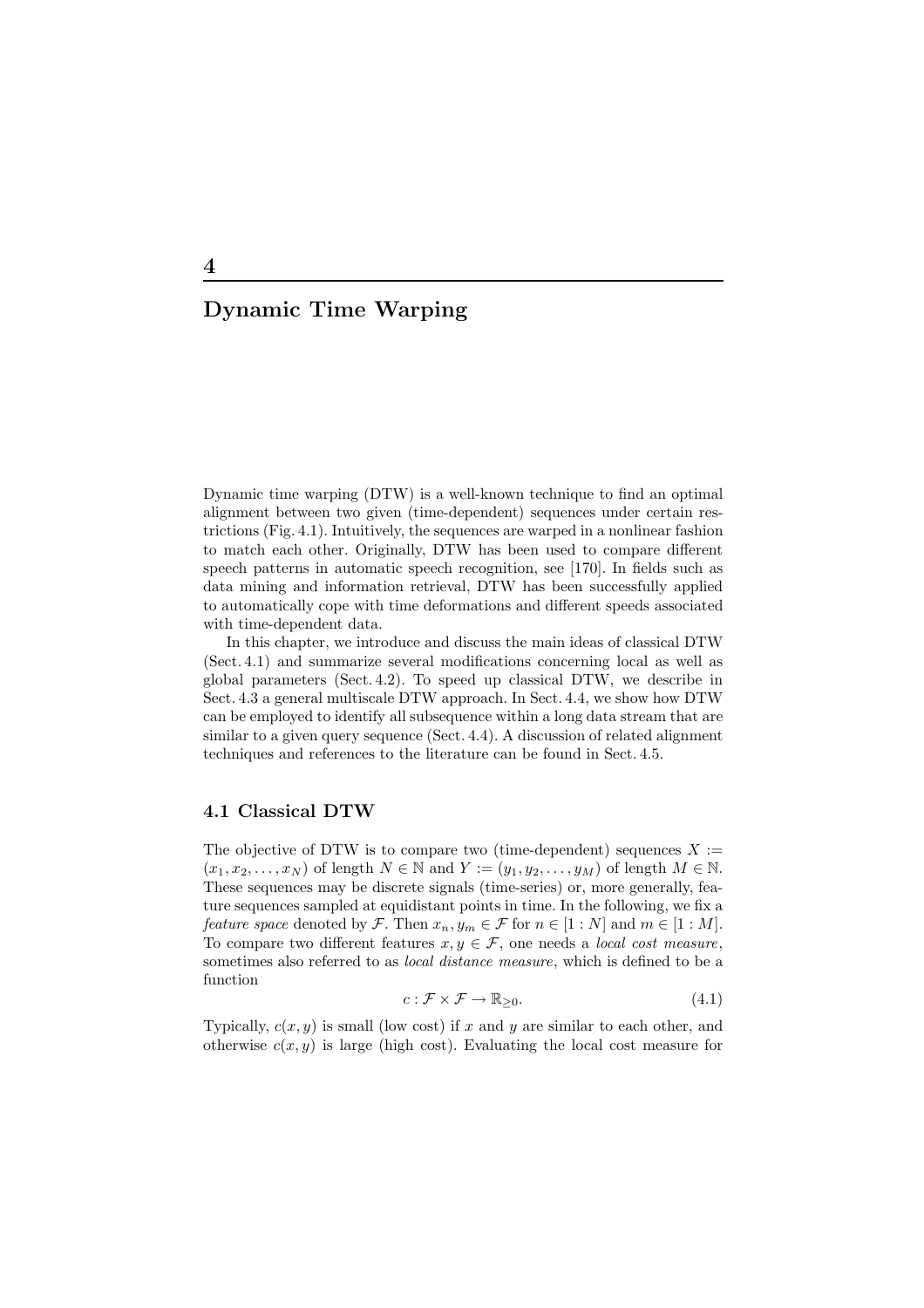

**Fig. 4.1.** Time alignment of two time-dependent sequences. Aligned points are indicated by the *arrows*



**Fig. 4.2.** Cost matrix of the two real-valued sequences X (*vertical axis*) and Y (*horizontal axis*) using the Manhattan distance (absolute value of the difference) as local cost measure c. Regions of low cost are indicated by *dark colors* and regions of high cost are indicated by *light colors*

each pair of elements of the sequences X and Y , one obtains the *cost matrix*  $C \in \mathbb{R}^{N \times M}$  defined by  $C(n, m) := c(x_n, y_m)$ , see Fig. 4.2. Then the goal is to find an alignment between  $X$  and  $Y$  having minimal overall cost. Intuitively, such an optimal alignment runs along a "valley" of low cost within the cost matrix  $C$ , see Fig. 4.4 for an illustration. The next definition formalizes the notion of an alignment.

**Definition 4.1.** *An* (N,M)-warping path *(or simply referred to as* warping path *if* N and M are clear from the context) is a sequence  $p = (p_1, \ldots, p_L)$ with  $p_{\ell} = (n_{\ell}, m_{\ell}) \in [1:N] \times [1:M]$  *for*  $\ell \in [1:L]$  *satisfying the following three conditions.*

- *(i) Boundary condition:*  $p_1 = (1, 1)$  *and*  $p_L = (N, M)$ *.*
- *(ii)* Monotonicity condition:  $n_1 \leq n_2 \leq \ldots \leq n_L$  and  $m_1 \leq m_2 \leq \ldots \leq m_L$ .
- *(iii) Step size condition:*  $p_{\ell+1} p_{\ell} \in \{(1,0), (0,1), (1,1)\}$  *for*  $\ell \in [1:L-1]$ *.*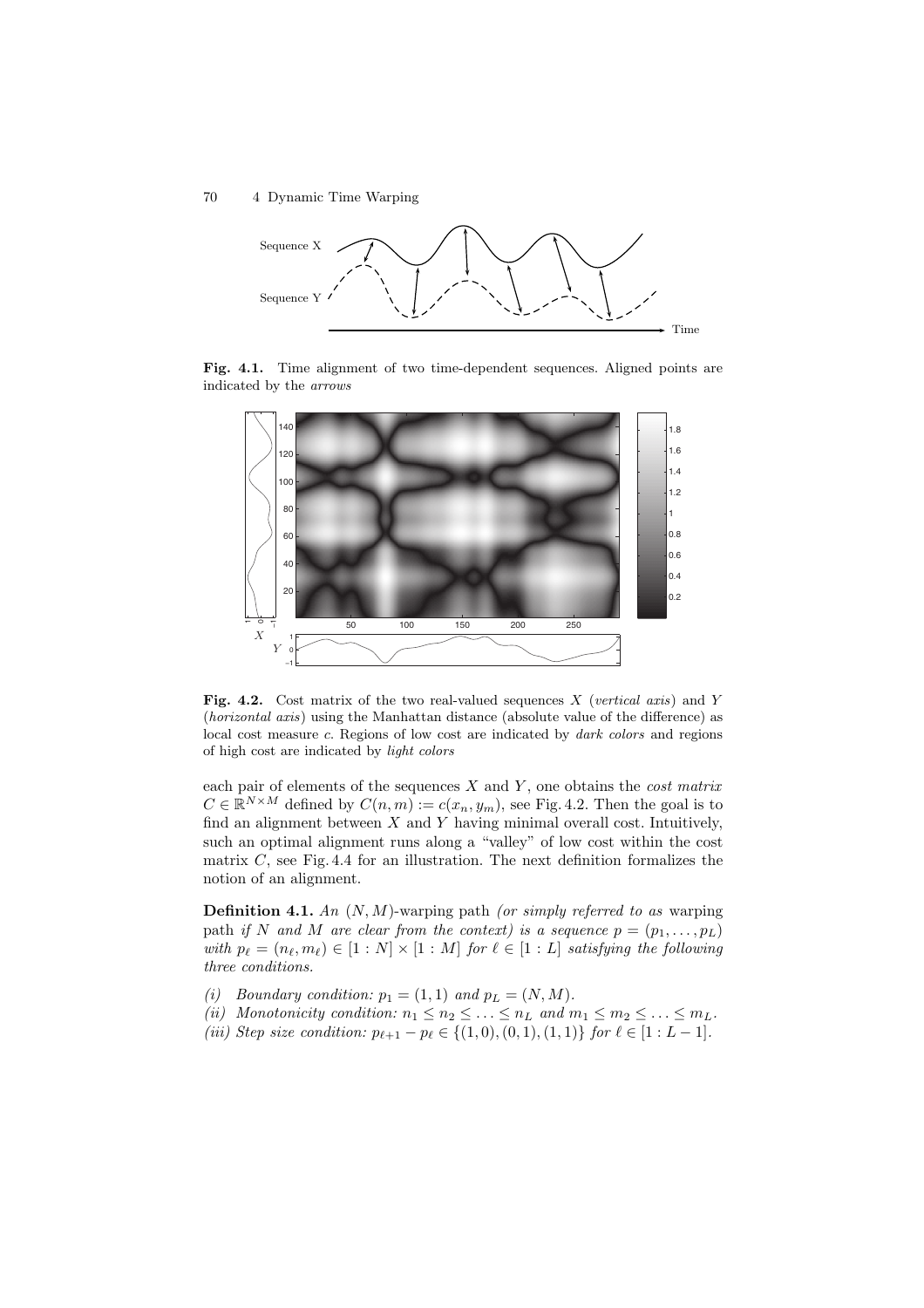Note that the step size condition (iii) implies the monotonicity condition (ii), which nevertheless has been quoted explicitly for the sake of clarity. An  $(N, M)$ -warping path  $p = (p_1, \ldots, p_L)$  defines an alignment between two sequences  $X = (x_1, x_2, \ldots, x_N)$  and  $Y = (y_1, y_2, \ldots, y_M)$  by assigning the element  $x_{n_\ell}$  of X to the element  $y_{m_\ell}$  of Y. The boundary condition enforces that the first elements of  $X$  and  $Y$  as well as the last elements of  $X$  and  $Y$ are aligned to each other. In other words, the alignment refers to the entire sequences  $X$  and  $Y$ . The monotonicity condition reflects the requirement of faithful timing: if an element in  $X$  precedes a second one this should also hold for the corresponding elements in  $Y$ , and vice versa. Finally, the step size condition expresses a kind of continuity condition: no element in  $X$  and  $Y$  can be omitted and there are no replications in the alignment (in the sense that all index pairs contained in a warping path  $p$  are pairwise distinct). Figure 4.3 illustrates the three conditions.

The *total cost*  $c_p(X, Y)$  of a warping path p between X and Y with respect to the local cost measure  $c$  is defined as

$$
c_p(X, Y) := \sum_{\ell=1}^{L} c(x_{n_{\ell}}, y_{m_{\ell}}).
$$
 (4.2)

Furthermore, an *optimal warping path* between X and Y is a warping path p<sup>∗</sup> having minimal total cost among all possible warping paths. The *DTW distance* DTW(X, Y) between X and Y is then defined as the total cost of  $p^*$ :

$$
DTW(X, Y) := c_{p^*}(X, Y)
$$
  
= min{ $c_p(X, Y) | p$  is an  $(N, M)$ -warping path} (4.3)

We continue with several remarks about the DTW distance. First, note that the DTW distance is well-defined even though there may be several warping paths of minimal total cost. Second, it is easy to see that the DTW distance is symmetric in case that the local cost measure  $c$  is symmetric. However,



**Fig. 4.3.** Illustration of paths of index pairs for some sequence X of length  $N = 9$ and some sequence Y of length  $M = 7$ . (a) Admissible warping path satisfying the conditions (i), (ii), and (iii) of Definition 4.1. **(b)** Boundary condition (i) is violated. **(c)** Monotonicity condition (ii) is violated. **(d)** Step size condition (iii) is violated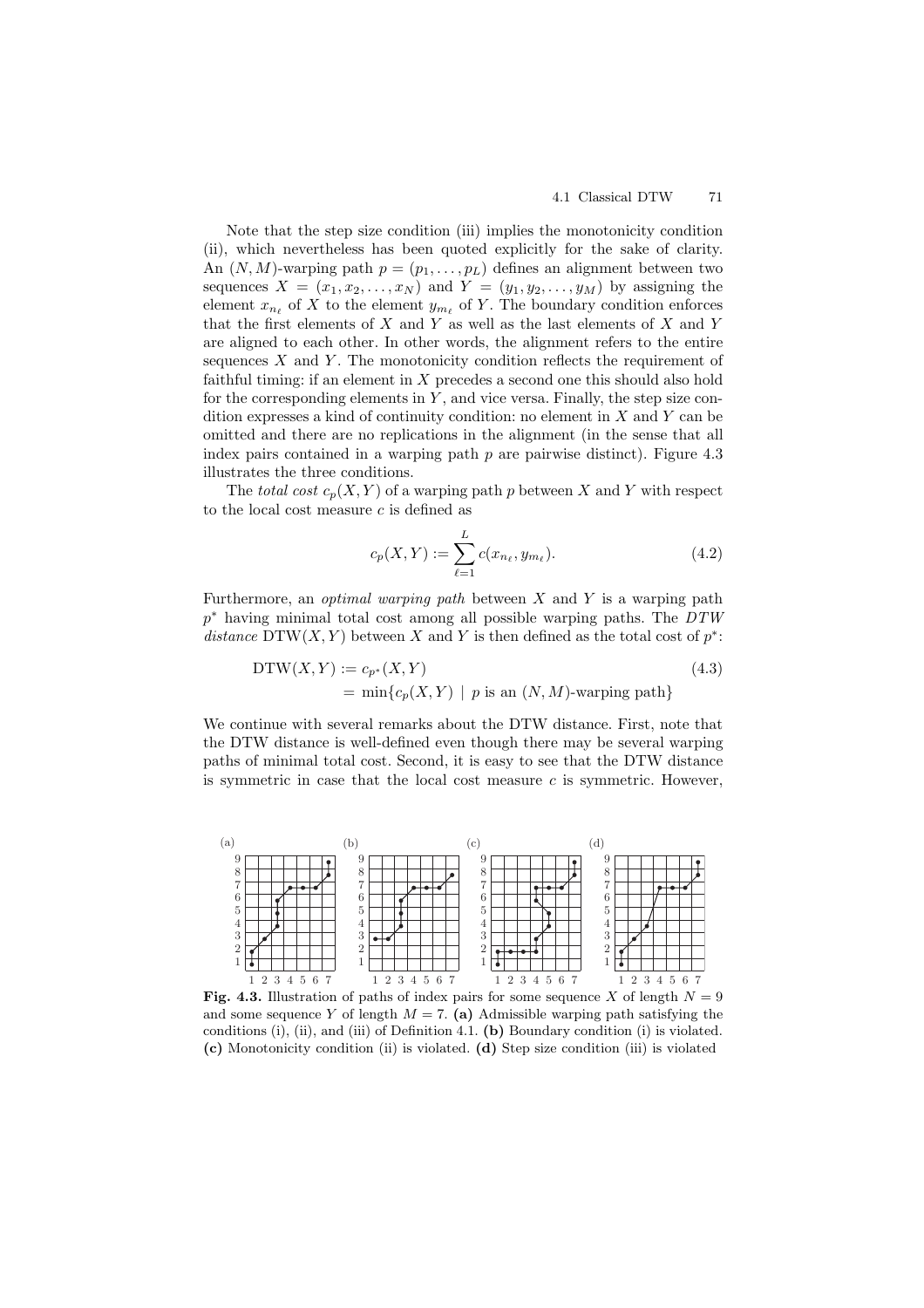the DTW distance is in general not positive definite even if this holds for c. For example, one obtains  $DTW(X, Y) = 0$  for the sequences  $X := (x_1, x_2)$ and  $Y := (x_1, x_1, x_2, x_2, x_2)$  in case  $c(x_1, x_1) = c(x_2, x_2) = 0$ . Furthermore, the DTW distance generally does not satisfy the triangle inequality even in case c is a metric. This fact is illustrated by the following example.

*Example 4.2.* Let  $\mathcal{F} := {\alpha, \beta, \gamma}$  be a feature space consisting of three features. We define a cost measure  $c : \mathcal{F} \times \mathcal{F} \to \{0,1\}$  by setting  $c(x, y) := 0$ if  $x = y$  and  $c(x, y) := 1$  if  $x \neq y$  for  $x, y \in \mathcal{F}$ . Note that c defines a metric on  $\mathcal F$  and particularly satisfies the triangle inequality. Now consider  $X := (\alpha, \beta, \gamma), Y := (\alpha, \beta, \beta, \gamma),$  and  $Z := (\alpha, \gamma, \gamma)$ . Then one easily checks that  $DTW(X, Y) = 0$ ,  $DTW(X, Z) = 1$ , and  $DTW(Y, Z) = 2$ . Therefore,  $DTW(Y, Z) > DTW(X, Y) + DTW(X, Z)$ , i.e., the DTW distance does not satisfy the triangle inequality. Finally, note that the paths  $p^1 = ((1, 1),$  $(2, 2), (3, 2), (4, 3), p<sup>2</sup> = ((1, 1), (2, 1), (3, 2), (4, 3)),$  and  $p<sup>3</sup> = ((1, 1), (2, 2),$  $(3, 3), (4, 3)$  are different optimal warping paths between Y and Z of total cost two. This shows that an optimal warping path is generally not unique.

To determine an optimal path  $p^*$ , one could test every possible warping path between  $X$  and  $Y$ . Such a procedure, however, would lead to a computational complexity that is exponential in the lengths  $N$  and  $M$ . We will now introduce an O(NM) algorithm that is based on *dynamic programming*. To this end, we define the prefix sequences  $X(1:n) := (x_1, \ldots, x_n)$  for  $n \in [1:N]$ and  $Y(1:m) := (y_1, \ldots y_m)$  for  $m \in [1:M]$  and set

$$
D(n, m) := \text{DTW}(X(1:n), Y(1:m)).\tag{4.4}
$$

The values  $D(n, m)$  define an  $N \times M$  matrix D, which is also referred to as the *accumulated cost matrix*. Obviously, one has  $D(N, M) = DTW(X, Y)$ . In the following, a tuple  $(n, m)$  representing a matrix entry of the cost matrix C or of the accumulated cost matrix D will be referred to as a *cell*. The next theorem shows how  $D$  can be computed efficiently.

**Theorem 4.3.** *The accumulated cost matrix* D *satisfies the following identities:*  $D(n,1) = \sum_{k=1}^{n} c(x_k, y_1)$  *for*  $n \in [1:N]$ *,*  $D(1,m) = \sum_{k=1}^{m} c(x_1, y_k)$  *for*  $m \in [1:M]$ *, and* 

$$
D(n, m) = \min\{D(n-1, m-1), D(n-1, m), D(n, m-1)\} + c(x_n, y_m)
$$
 (4.5)

*for*  $1 < n \leq N$  *and*  $1 < m \leq M$ *. In particular,*  $DTW(X, Y) = D(N, M)$  *can be computed with* O(NM) *operations.*

*Proof.* Let  $m = 1$  and  $n \in [1 : N]$ . Then there is only one possible warping path between  $Y(1:1)$  and  $X(1:n)$  having a total cost of  $\sum_{k=1}^{n} c(x_k, y_1)$ . This proves the formula for  $D(n, 1)$ . Similarly, one obtains the formula for D(1, m). Now, let  $n > 1$  and  $m > 1$  and let  $q = (q_1, \ldots, q_{L-1}, q_L)$  be an optimal warping path for  $X(1:n)$  and  $Y(1:m)$ . Then the boundary condition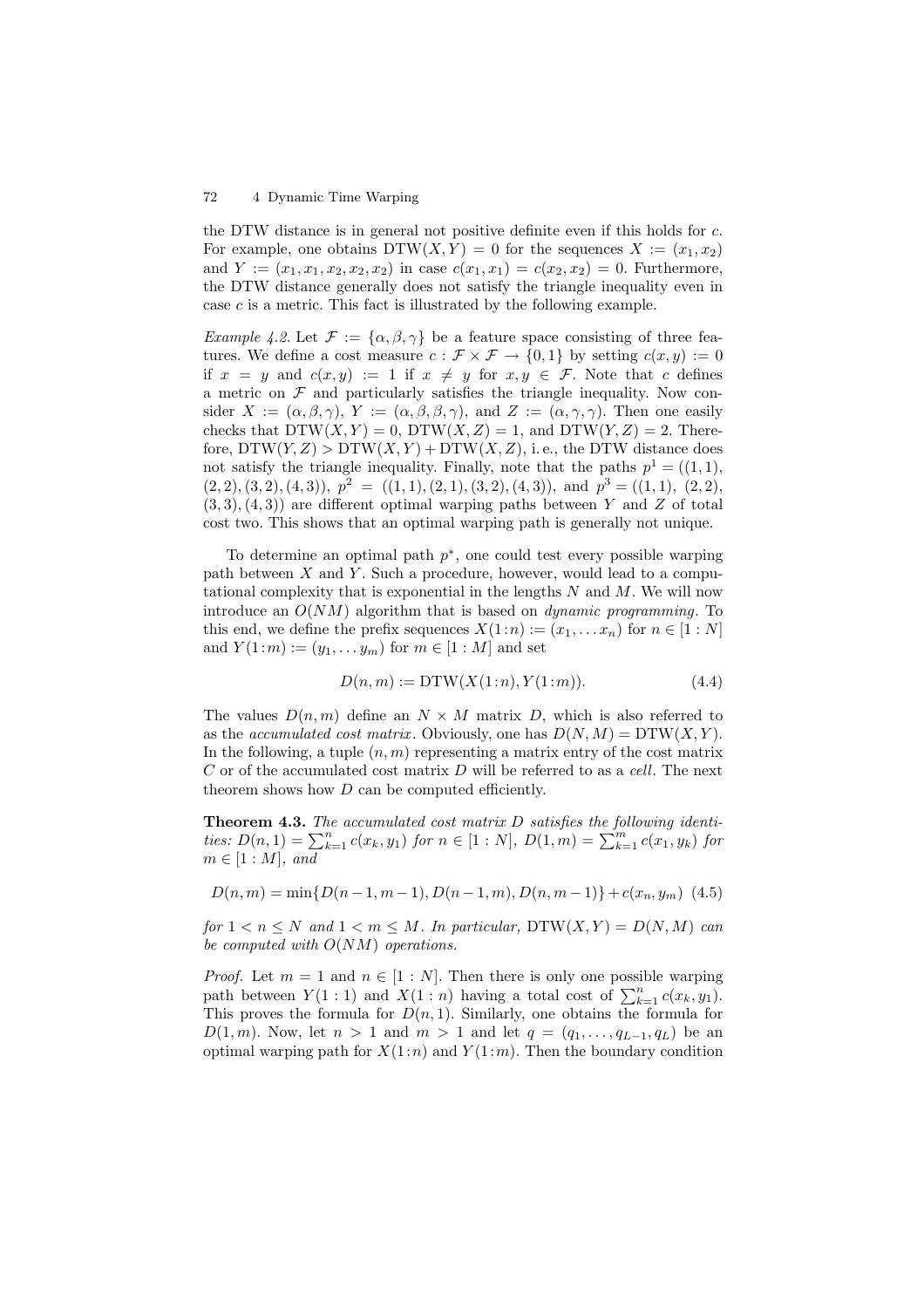implies  $q_L = (n, m)$ . Setting  $(a, b) := q_{L-1}$ , the step size condition implies  $(a, b) \in \{(n-1, m-1), (n-1, m), (n, m-1)\}.$  Furthermore, it follows that  $(q_1, \ldots, q_{L-1})$  must be an optimal warping path for  $X(1 : a)$  and  $Y(1 : b)$ (otherwise, q would not be optimal for  $X(1:n)$  and  $Y(1:m)$ ). Since  $D(n, m)$  =  $c_{(q_1,...,q_{L-1})}(X(1 : a), Y(1 : b)) + c(x_n, y_m)$ , the optimality of q implies the assertion of  $(4.5)$ .  $\Box$ 

Theorem 4.3 facilitates a recursive computation of the matrix D. The initialization can be simplified by extending the matrix  $D$  with an additional row and column and formally setting  $D(n, 0) := \infty$  for  $n \in [1:N], D(0, m) := \infty$ for  $m \in [1 : M]$ , and  $D(0,0) := 0$ . Then the recursion of (4.5) holds for  $n \in [1:N]$  and  $m \in [1:M]$ . Furthermore, note that D can be computed in a column-wise fashion, where the computation of the  $m$ -th column only requires the values of the  $(m-1)$ -th column. This implies that if one is only interested in the value  $DTW(X, Y) = D(N, M)$ , the storage requirement is  $O(N)$ . Similarly, one can proceed in a row-wise fashion, leading to  $O(M)$ . However, note that the running time is  $O(NM)$  in either case. Furthermore, to compute an optimal warping path  $p^*$ , the entire  $(N \times M)$ -matrix D is needed. It is left as an exercise to show that the following algorithm OPTIMALWARPINGPATH fulfills this task.

**Algorithm: OPTIMALWARPINGPATH** 

**Input:** Accumulated cost matrix D. **Output:** Optimal warping path p∗.

**Procedure:** The optimal path  $p^* = (p_1, \ldots, p_L)$  is computed in reverse order of the indices starting with  $p_L = (N, M)$ . Suppose  $p_\ell = (n, m)$  has been computed. In case  $(n, m) = (1, 1)$ , one must have  $\ell = 1$  and we are finished. Otherwise,

$$
p_{\ell-1} := \begin{cases} (1, m-1), & \text{if } n = 1\\ (n-1, 1), & \text{if } m = 1\\ \operatorname{argmin} \{D(n-1, m-1), & \\ D(n-1, m), D(n, m-1)\}, \text{otherwise}, \end{cases}
$$
(4.6)

where we take the lexicographically smallest pair in case "argmin" is not unique.

Figure 4.4 shows the optimal warping path  $p^*$  (white line) for the sequences of Fig. 4.2. Note that  $p^*$  covers only cells of C that exhibit low costs (cf. Fig. 4.4a). The resulting accumulated cost matrix  $D$  is shown in Fig. 4.4b.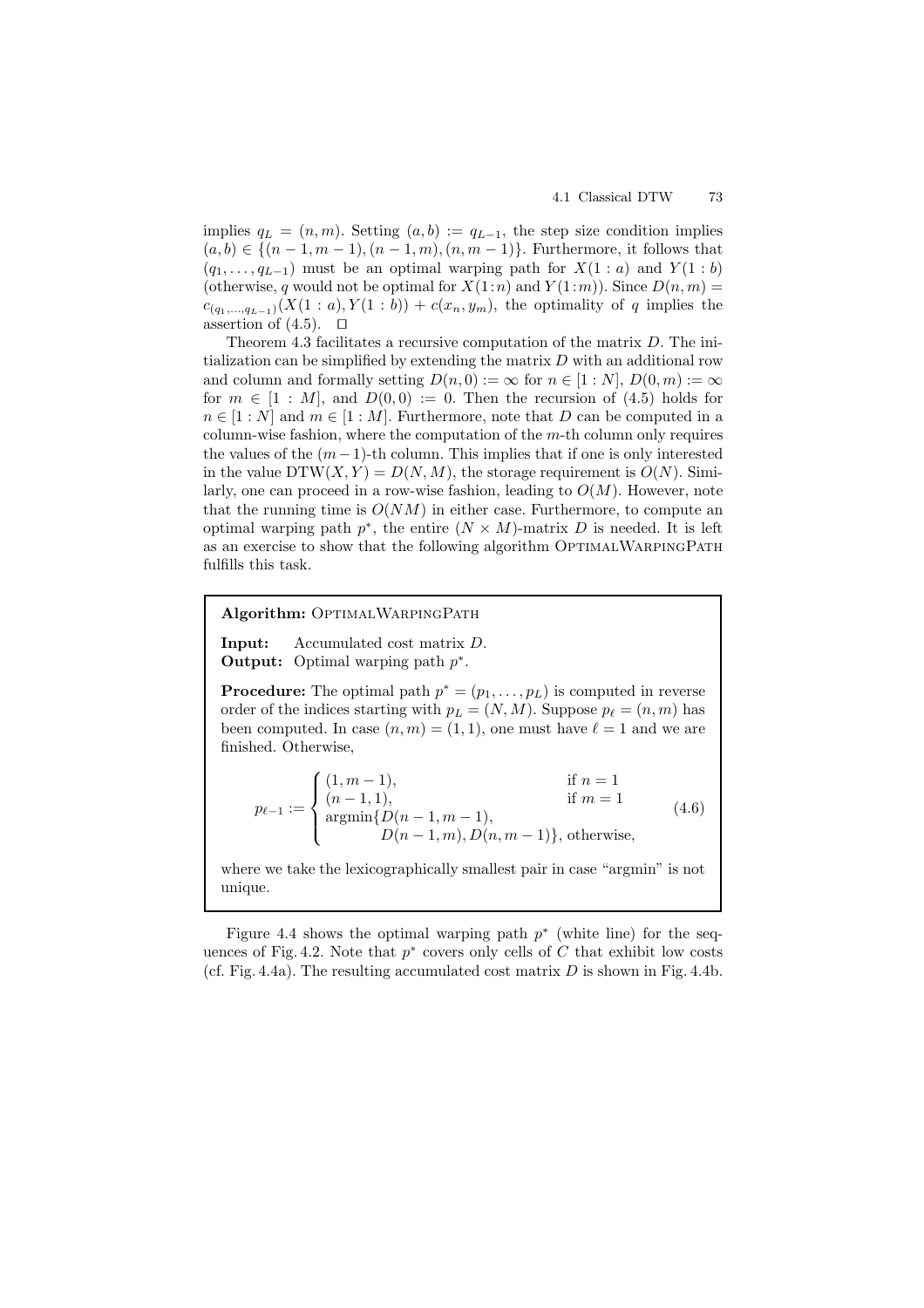

**Fig. 4.4. (a)** Cost matrix C as in Fig. 4.2 and **(b)** accumulated cost matrix D with optimal warping path p<sup>∗</sup> (*white line*)

# **4.2 Variations of DTW**

Various modifications have been proposed to speed up DTW computations as well as to better control the possible routes of the warping paths. In this section, we discuss some of these variations and refer to [170] for further details.

#### **4.2.1 Step Size Condition**

Recall that the step size condition (iii) of Definition 4.1 represents a kind of local continuity condition, which ensures that each element of the sequence  $X = (x_1, x_2, \ldots, x_N)$  is assigned to an element of  $Y = (y_1, y_2, \ldots, y_M)$  and vice versa. However, one drawback of this condition is that a single element of one sequence may be assigned to many consecutive elements of the other sequence, leading to vertical and horizontal segments in the warping path, see Fig. 4.6a. Intuitively, the warping path can get stuck at some position with respect to one sequence, corresponding to a local deceleration by a large factor (or, conversely, to a local acceleration by a large factor regarding the second sequence).

To avoid such degenerations, one can modify the step size condition to constrain the slope of the admissible warping paths. As a first example, we replace the step size condition (iii) of Definition 4.1 by the condition  $p_{\ell+1}-p_{\ell} \in$  $\{(2, 1), (1, 2), (1, 1)\}\$ for  $\ell \in [1 : L]$ , see Fig. 4.5b. This leads to warping paths having a local slope within the bounds  $\frac{1}{2}$  and 2. The resulting accumulated  $\cos t$  matrix  $D$  can then be computed by the recursion

$$
D(n, m) = \min\{D(n-1, m-1), D(n-2, m-1), D(n-1, m-2)\} + c(x_n, y_m)
$$
\n(4.7)

for  $n \in [2 : N]$  and  $m \in [2 : N]$ . As initial values, we set  $D(0,0) := 0$ ,  $D(1,1) := c(x_1, y_1), D(n,0) := \infty$  for  $n \in [1:N], D(n,1) := \infty$  for  $n \in$  $[2 : N], D(0,m) := \infty$  for  $m \in [1 : M],$  and  $D(1,m) := \infty$  for  $m \in [2 : M].$ Note that, with respect to the modified step size condition, there is a warping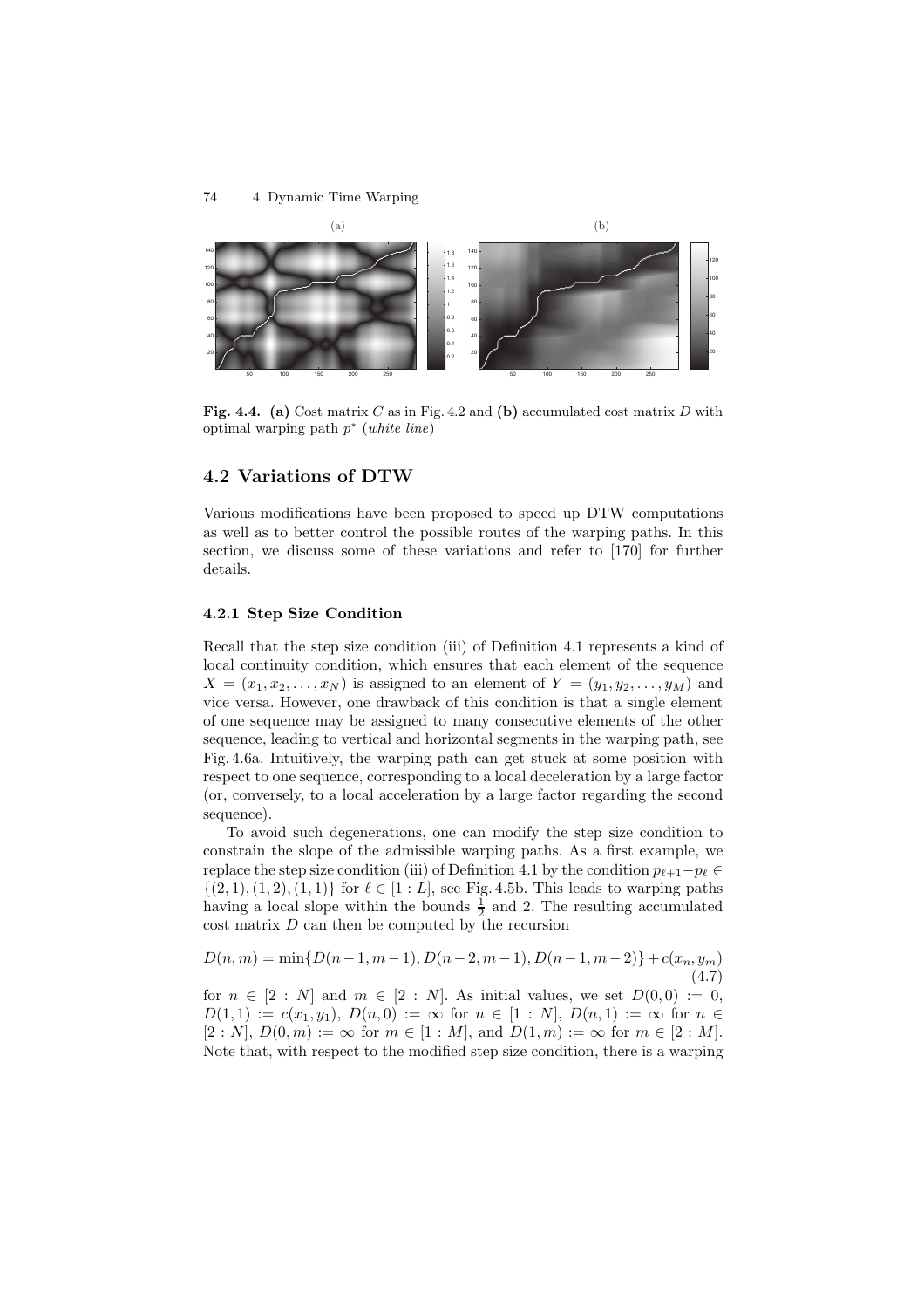

**Fig. 4.5.** Illustration of three different step size conditions, which express different local constraints on the admissible warping paths. (**a**) corresponds to the step size condition (iii) of Definition 4.1



Fig. 4.6. Three warping paths with respect to the different step size conditions indicated by Fig. 4.5. **(a)** Step size condition of Fig. 4.5a may result in degenerations of the warping path. **(b)** Step size condition of Fig. 4.5b may result in the omission of elements in the alignment of  $X$  and  $Y$ . (c) Warping path with respect to the step size condition of Fig. 4.5c

path between two sequences  $X$  and  $Y$  if and only if the lengths  $N$  and  $M$ differ at most by a factor of two. Furthermore, note that not all elements of  $X$  need to be assigned to some element of  $Y$  and vice versa. This is illustrated by Fig. 4.6b: here,  $x_1$  is assigned to  $y_1$ ,  $x_3$  is assigned to  $y_2$ , but  $x_2$  is not assigned to any element of  $Y$  (i.e.,  $x_2$  is omitted and does not cause any cost at all).

Figure 4.5c gives a second example for a step size condition, which avoids such omission while imposing constraints on the slope of the warping path. The recursion of the resulting accumulated cost matrix  $D$  is given by

$$
D(n,m) = \min \begin{cases} D(n-1,m-1) + c(x_n, y_m) \\ D(n-2,m-1) + c(x_{n-1}, y_m) + c(x_n, y_m) \\ D(n-1,m-2) + c(x_n, y_{m-1}) + c(x_n, y_m) \\ D(n-3,m-1) + c(x_{n-2}, y_m) + c(x_{n-1}, y_m) + c(x_n, y_m) \\ D(n-1,m-3) + c(x_n, y_{m-2}) + c(x_n, y_{m-1}) + c(x_n, y_m) \end{cases}
$$
(4.8)

for  $(n, m) \in [1 : N] \times [1 : M] \setminus \{(1, 1)\}.$  Here, the initial values are set to  $D(1, 1) := c(x_1, y_1), D(n, -2) := D(n, -1) := D(n, 0) := \infty$  for  $n \in [-2 : N],$ and  $D(-2, m) := D(-1, m) := D(0, m) := \infty$  for  $m \in [-2 : M]$ . The slopes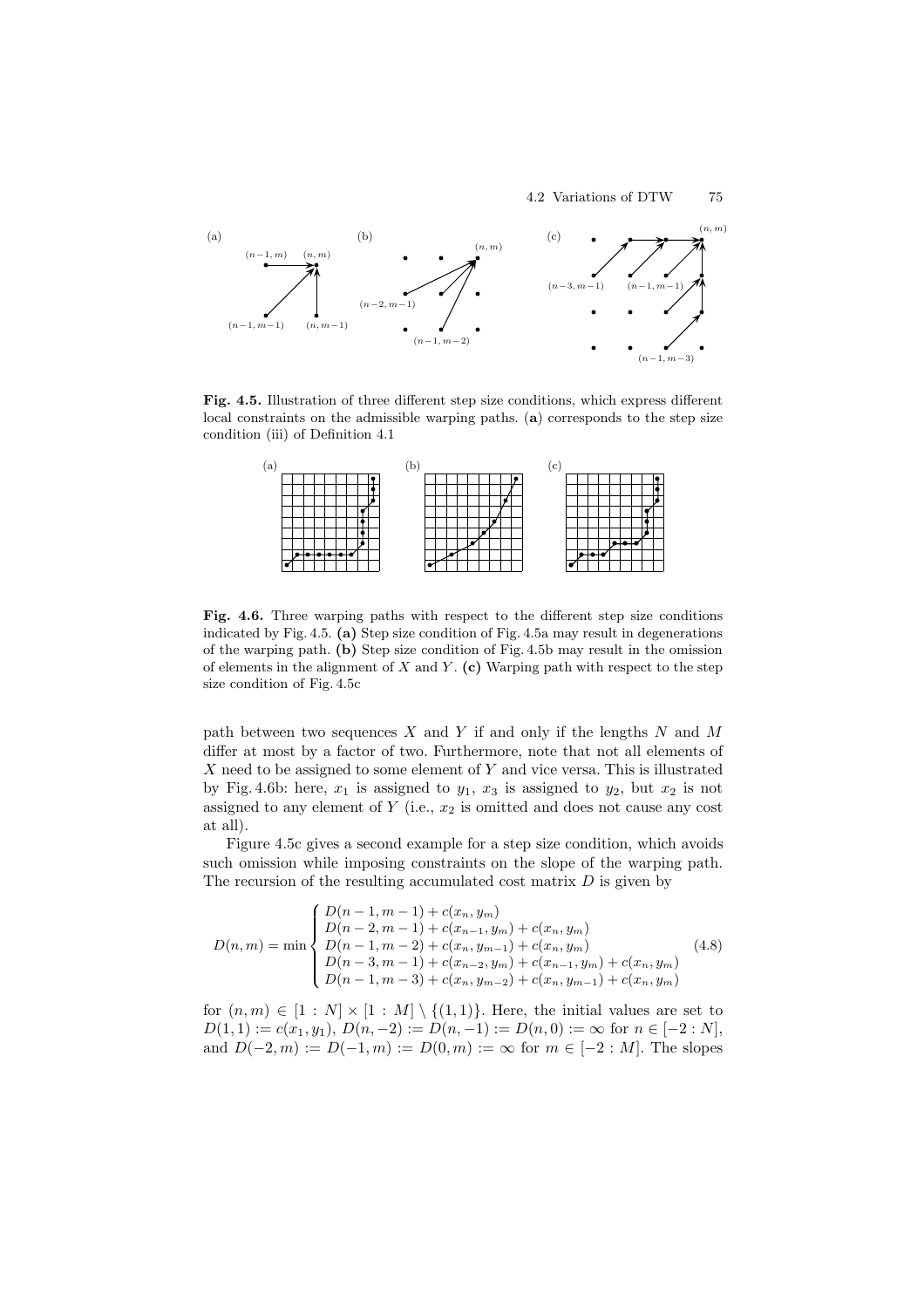of the resulting warping paths lie between the values  $\frac{1}{3}$  and 3. Note that this step size conditions enforce that all elements of  $X$  are aligned to some element of Y and vice versa. In other words, in the recursion  $(4.8)$  all elements of X and Y generate some cost in the accumulated cost matrix  $D$  – opposed to the recursion (4.7). Figure 4.6 illustrates the differences of the resulting optimal warping paths computed with respect to different step size conditions.

### **4.2.2 Local Weights**

To favor the vertical, horizontal, or diagonal direction in the alignment, one can introduce an additional weight vector  $(w_d, w_h, w_v) \in \mathbb{R}^3$ , yielding the recursion

$$
D(n,m) = \min \begin{cases} D(n-1,m-1) + w_d \cdot c(x_n, y_m) \\ D(n-1,m) + w_h \cdot c(x_n, y_m) \\ D(n, m-1) + w_v \cdot c(x_n, y_m) \end{cases}
$$
(4.9)

for  $n \in [2:N]$  and  $m \in [2:M]$ . Furthermore,  $D(n, 1) := \sum_{k=1}^{n} w_h \cdot c(x_k, y_1)$ for  $n > 1$ ,  $D(1,m) = \sum_{k=1}^{m} w_v \cdot c(x_1, y_k)$  for  $m > 1$ , and  $D(1, 1) := c(x_1, y_1)$ . The equally weighted case  $(w_d, w_h, w_v) = (1, 1, 1)$  reduces to classical DTW, see (4.5). Note that for  $(w_d, w_h, w_v) = (1, 1, 1)$  one has a preference of the diagonal alignment direction, since one diagonal step (cost of one cell) corresponds to the combination of one horizontal and one vertical step (cost of two cells). To counterbalance this preference, one often chooses  $(w_d, w_h, w_v) = (2, 1, 1)$ . Similarly, one can introduce weights for other step size conditions.

#### **4.2.3 Global Constraints**

One common DTW variant is to impose global constraint conditions on the admissible warping paths. Such constraints do not only speed up DTW computations but also prevent pathological alignments by globally controlling the route of a warping path. More precisely, let  $R \subseteq [1:N] \times [1:M]$  be a subset referred to as global *constraint region*. Then a *warping path relative to* R is a warping path that entirely runs within the region R. The *optimal warping* path relative to R, denoted by  $p_R^*$ , is the cost-minimizing warping path among all warping paths relative to R.

Two well-know global constraint regions are the *Sakoe-Chiba band* and the *Itakura parallelogram*, as indicated by Fig. 4.7. Alignments of cells can be selected only from the respective shaded region. The *Sakoe-Chiba band* runs along the main diagonal and has a fixed (horizontal and vertical) width  $T \in \mathbb{N}$ . This constraint implies that an element  $x_n$  can be aligned only to one of the elements  $y_m$  with  $m \in \left[\frac{M-T}{N-T} \cdot (n-T), \frac{M-T}{N-T} \cdot n+T\right] \cap [1:M]$ , see Fig. 4.7a. The *Itakura parallelogram* describes a region that constrains the slope of a warping path. More precisely, for a fixed  $S \in \mathbb{R}_{>1}$ , the Itakura parallelogram consists of all cells that are traversed by some warping path having a slope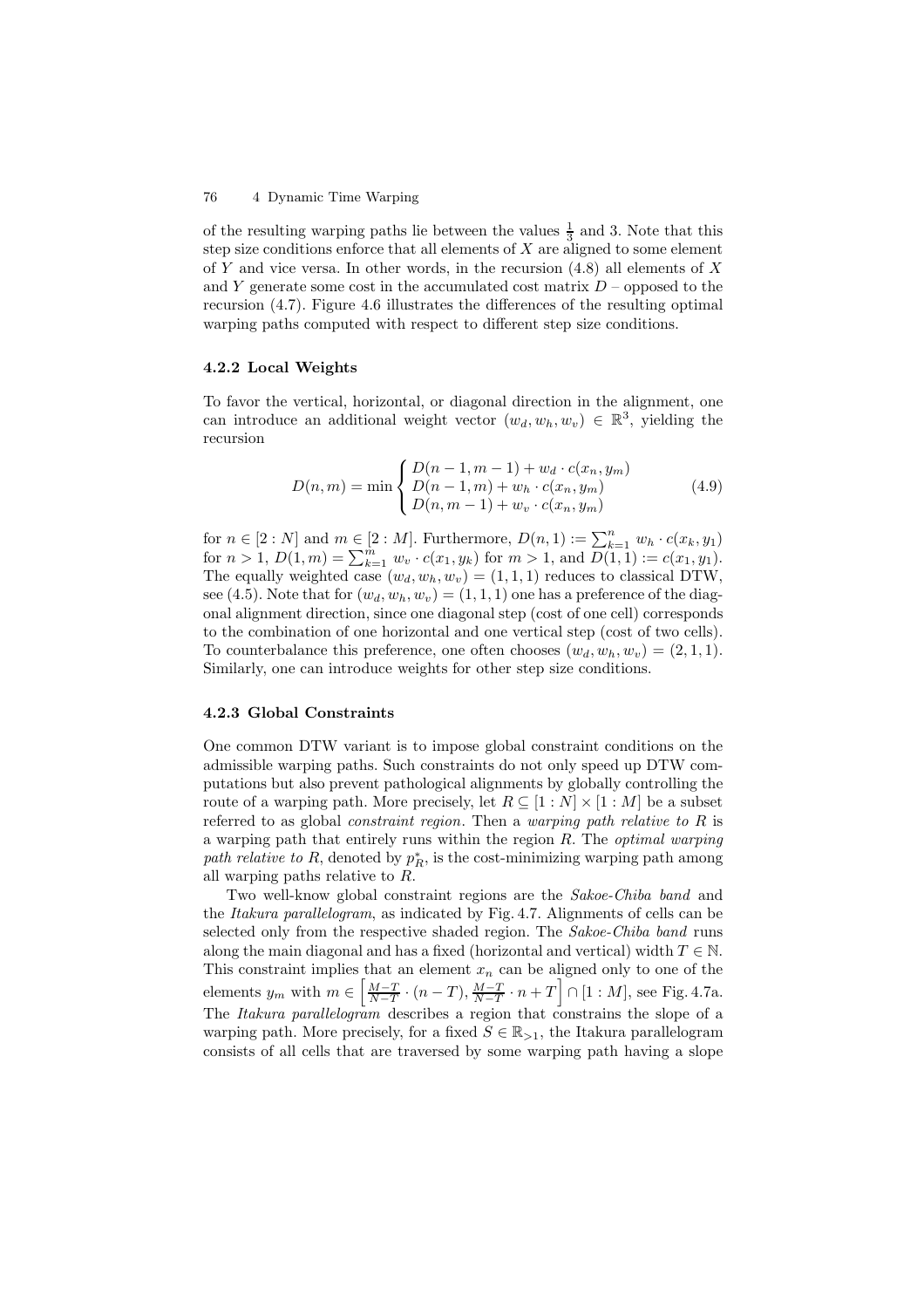

**Fig. 4.7. (a)** Sakoe-Chiba band of (horizontal and vertical) width T. **(b)** Itakura parallelogram with  $S = 2$ . (c) Optimal warping path  $p^*$  (*black line*) which does not run within the constraint region R

between the values  $1/S$  and S, see Fig. 4.7b. Note that the local step size condition introduced in Sect. 4.2.1 may also imply some global constraint. For example, the step size condition  $p_{\ell+1} - p_{\ell} \in \{(2, 1), (1, 2), (1, 1)\}$  for  $\ell \in [1 : L]$ , as indicated by Fig. 4.5b, implies a global constraint region in form of an Itakura parallelogram with  $S = 2$ .

For a general constraint region R, the path  $p_R^*$  can be computed similar to the unconstrained case by formally setting  $c(x_n, y_m) := \infty$  for all  $(n, m) \in$  $[1 : N] \times [1 : M] \setminus R$ . Therefore, in the computation of  $p_R^*$  only the cells that lie in  $R$  need to be evaluated. This may significantly speed up the DTW computation. For example, in case of a Sakoe-Chiba band of a fixed width  $T$ , only  $O(T \cdot \max(N, M))$  computations need to be performed instead of  $O(NM)$ as required in classical DTW. Here, note that one typically has  $T \ll M$  and  $T \ll N$ .

However, the usage of global constraint regions is also problematic, since the optimal warping path may traverse cells outside the specified constraint region. In other words, the resulting optimal (constrained) warping path  $p_R^*$ generally does not coincide with the optimal (unconstrained) warping path  $p^*$ , see Fig. 4.7c. This fact may lead to undesirable or even completely useless alignment results.

### **4.2.4 Approximations**

An effective strategy to speed up DTW computations is based on the idea to perform the alignment on coarsened versions of the sequences  $X$  and  $Y$ , thus reducing the lengths  $N$  and  $M$  of the two sequences. Such a strategy is also known as dimensionality reduction or data abstraction. For example, to reduce the data rate, one could process the sequences by some suitable lowpass filter followed by downsampling. Another strategy is to approximate the sequences by some piecewise linear (or any other kind of) function and then to perform the warping at the approximation level. For further strategies and an overview, we refer to [102].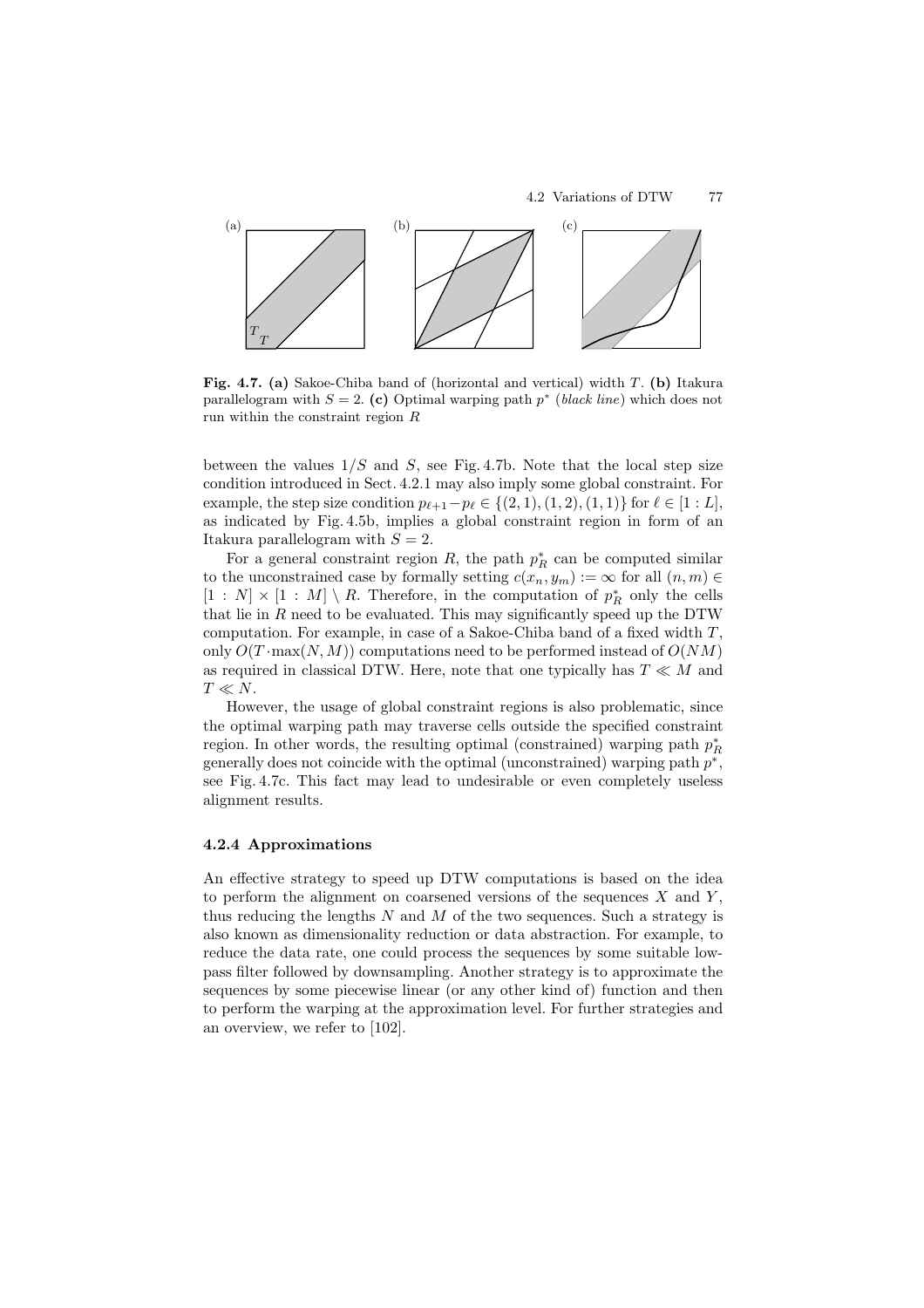

**Fig. 4.8. (a)** Cost matrix and optimal warping path (*dotted path*) between two feature sequences X of length  $N = 91$  and Y of length  $M = 68$ . (b) Cost matrix obtained after low-pass filtering and downsampling (by a factor of two) the feature sequences. The resulting optimal warping path at the lower resolution level does not accord well to the optimal warping path of (a). **(c)** Further decreasing the feature resolution destroys the structure of the cost matrix and leads to a completely useless alignment

One important limitation of this approach, however, is that the user must carefully specify the approximation levels used in the alignment. If the user chooses too fine of an approximation, the gains in speed are negligible. Conversely, if the user chooses too coarse of an approximation, e. g., by decreasing the sampling rate of the feature sequences  $X$  and  $Y$ , the resulting optimal warping path may become inaccurate or even completely useless, see [102]. This fact is also illustrated by Fig. 4.8.

# **4.3 Multiscale DTW**

To obtain an efficient as well as robust algorithm to compute DTW-based alignments, one can combine the strategies described in Sects. 4.2.3 and 4.2.4 in some iterative fashion to generate data-dependent constraint regions. The general strategy is to recursively project an optimal warping path computed at a coarse resolution level to the next higher level and then to refine the projected path. In this section, we summarize the main ideas of this approach, which will be referred to as multiscale DTW (MsDTW). For details we refer to [184]. A similar approach has been applied, e. g., to melody alignment [1] and to audio alignment [142].

Let  $X_1 := X$  and  $Y_1 := Y$  be the sequences to be synchronized, having lengths  $N_1 := N$  and  $M_1 := M$ , respectively. It is the objective to compute an optimal warping path  $p^*$  between  $X_1$  and  $Y_1$ . The highest resolution level will also be referred to as Level 1. By reducing the feature sampling rate by a factor of  $f_2 \in \mathbb{N}$ , one obtains sequences  $X_2$  of length  $N_2 := N_1/f_2$  and  $Y_2$  of length  $M_2 := M_1/f_2$ . (Here, we assume that  $f_2$  divides  $N_1$  and  $M_1$ , which can be achieved by suitably padding  $X_1$  and  $Y_1$ .) Next, one computes an optimal warping path  $p_2^*$  between  $X_2$  and  $Y_2$  on the resulting resolution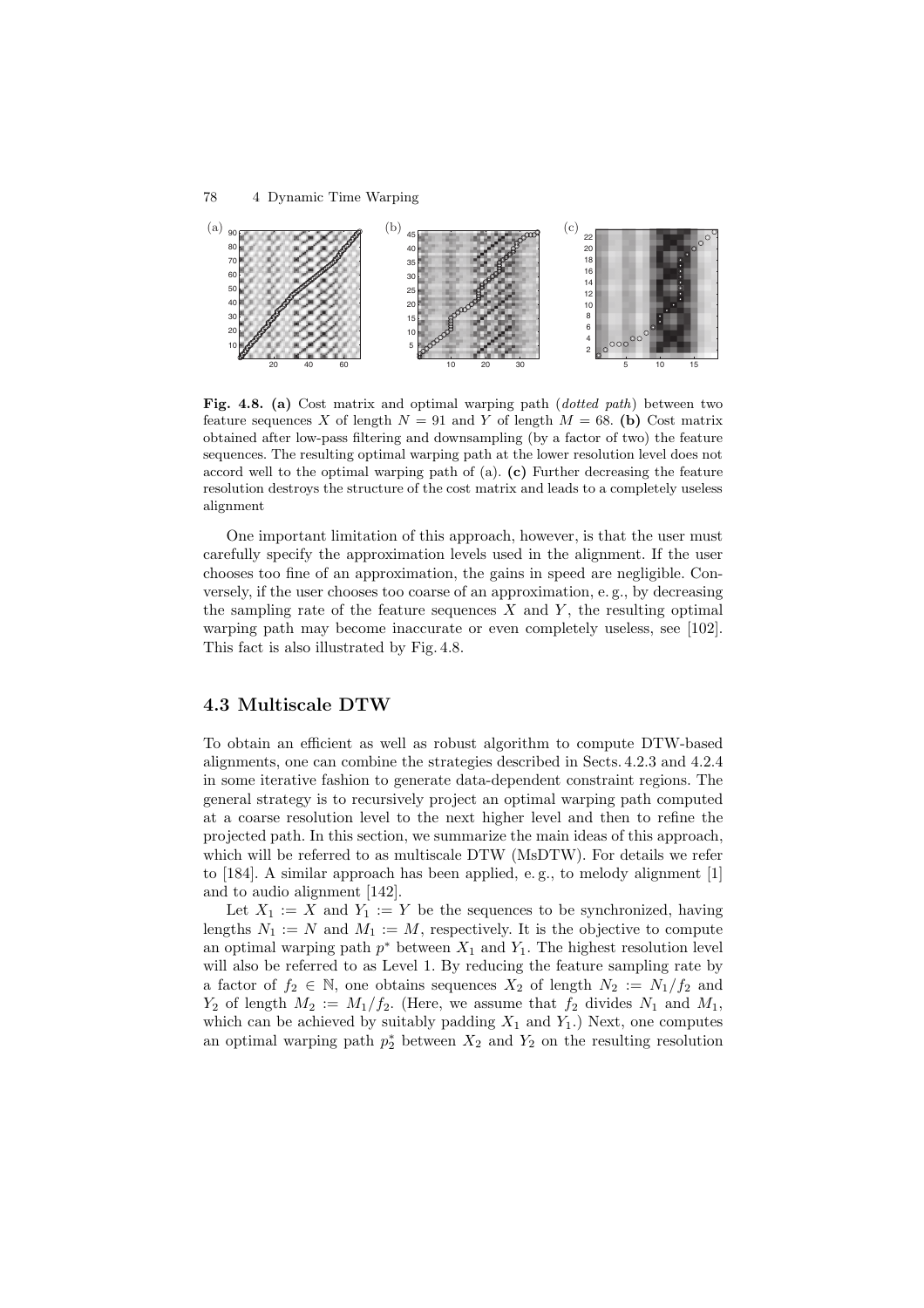

**Fig. 4.9. (a)** Optimal warping path  $p_2^*$  on Level 2. (b) Optimal warping path  $p_R^*$ with respect to the constraint region R obtained by projecting path  $p_2^*$  to Level 1. (Here,  $p_R^*$  does not coincide with the (unconstrained) optimal warping path  $p^*$ .) (c) Optimal warping path  $p_{R\delta}^*$  using an increased constraint region  $R\delta \supset R$  with  $\delta = 2$ . Here,  $p_{R^{\delta}}^* = p^*$ 

level (Level 2). This path is projected onto Level 1 and there defines a constraint region R. Note that R consists of  $L_2 \times f_2^2$  cells, where  $L_2$  denotes the length of  $p_2^*$ . Finally, an optimal warping path  $p_R^*$  relative to R is computed. We say that this procedure is *successful* if  $p^* = p_R^*$ . The overall number of cells to be computed in this procedure is  $N_2M_2 + L_2f_2^2$ , which is generally much smaller than the total number  $N_1M_1$  of cells on Level 1. In an obvious fashion, this procedure can be recursively applied by introducing further levels of decreasing resolution. For a complexity analysis, we refer to [184].

The constrained path  $p_R^*$  may not coincide with the optimal path  $p^*$ . To alleviate this problem, one can increase the constraint region  $R - at$  the expense of efficiency – by adding  $\delta$  cells to the left, right, top, and bottom of every cell in R for some parameter  $\delta \in \mathbb{N}$ . The resulting region  $R^{\delta}$  will be referred to as  $\delta$ -neighborhood of R, see Fig. 4.9.

## **4.4 Subsequence DTW**

In many applications, the sequences to be compared exhibit a significant difference in length. Instead of aligning these sequences globally, one often has the objective to find a subsequence within the longer sequence that optimally fits the shorter sequence, see Fig. 4.10. For example, assuming that the longer sequence represents a given database and the shorter sequence a query, a typical goal is to identify the fragment within the database that is most similar to the query. The problem of finding optimal subsequences can be solved by a variant of dynamic time warping, as will be described in this section.

Let  $X := (x_1, x_2, \ldots, x_N)$  and  $Y := (y_1, y_2, \ldots, y_M)$  be feature sequences, where we assume that the length  $M$  is much larger than the length  $N$ . In the following, we fix a local cost function  $c$ . It is the goal to find a subsequence  $Y(a^* : b^*) := (y_{a^*}, y_{a^*+1}, \ldots, y_{b^*})$  with  $1 \le a^* \le b^* \le M$  that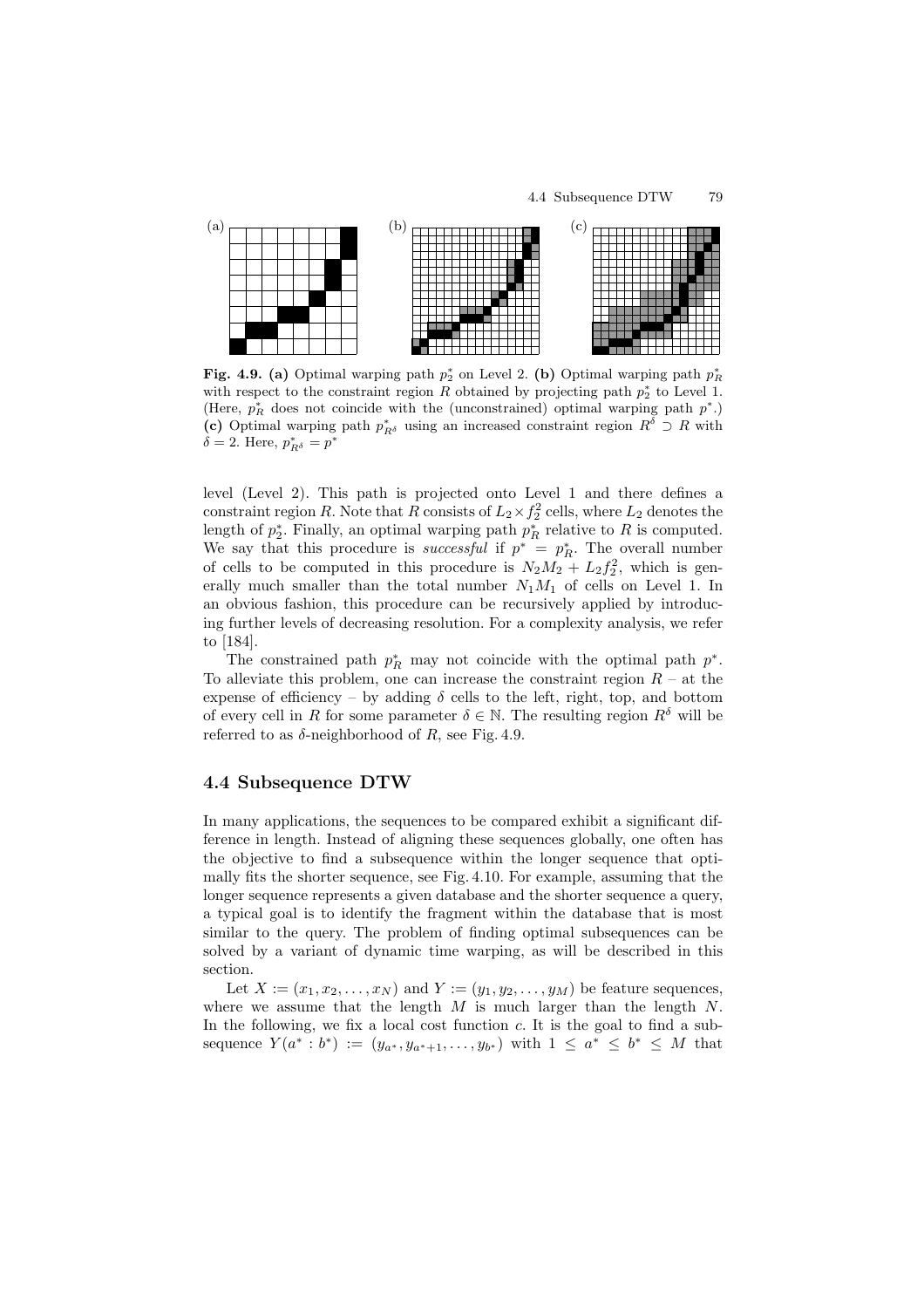

**Fig. 4.10.** Optimal time alignment of the sequence X with a subsequence of Y. Aligned points are indicated by the *arrows*

minimizes the DTW distance to X over all possible subsequences of  $Y$ . In other words,

$$
(a^*,b^*) := \underset{(a,b): 1 \le a \le b \le M}{\operatorname{argmin}} \left( \operatorname{DTW}(X, Y(a:b)) \right). \tag{4.10}
$$

The indices  $a^*$  and  $b^*$  as well as an optimal alignment between X and the subsequence  $Y(a^*:b^*)$  can be computed by a small modification in the initialization of the DTW algorithm as described in Theorem 4.3. The basic idea is not to penalize the omissions in the alignment between X and Y that appear at the beginning and at the end of  $Y$ . More precisely, we modify the definition of the accumulated cost matrix D by setting  $D(n, 1) :=$  $\sum_{k=1}^{n} c(x_k, y_1)$  for  $n \in [1 : N]$  and  $D(1,m) := c(x_1, y_m)$  (opposed to  $D(1,m) := \sum_{k=1}^{m} c(x_1, y_k)$  for  $m \in [1 : M]$ ). The remaining values of D are defined recursively as in (4.5) for  $n \in [2:N]$  and  $m \in [2:N]$ . Similar to Sect. 4.1, one can also define an extended accumulated cost matrix by setting  $D(n,0) := \infty$  for  $n \in [0 : N]$  and  $D(0,m) := 0$  (opposed to  $D(0, m) := \infty$  for  $m \in [0 : M]$ . The index  $b^*$  can be determined from  $D<sub>by</sub>$ 

$$
b^* := \mathop{\rm argmin}_{b \in [1:M]} D(N, b). \tag{4.11}
$$

To determine  $a^*$  as well as the optimal warping path between X and the subsequence  $Y(a^*: b^*)$ , we apply Algorithm OPTIMALWARPINGPATH from Sect. 4.1, this time, however, starting with  $p_L = (N, b^*)$ . Let  $p^* =$  $(p_1,\ldots,p_L)$  denote the resulting path. Then  $a^* \in [1 : M]$  is the maximal index such that  $p_{\ell} = (a^*, 1)$  for some  $\ell \in [1 : L]$ . In other words, all elements of Y to the left of  $y_{a^*}$  and to the right of  $y_{b^*}$  are left unconsidered in the alignment and do not cause any additional costs. It is left as an exercise to show that the subsequence  $Y(a^* : b^*)$  indeed has minimal total cost in the alignment with  $X$  among all possible subsequences of Y. The optimal warping path between X and  $Y(a^* : b^*)$  is given by  $(p_{\ell},\ldots,p_{L})$ . Obviously, the computational complexity of the subsequence DTW algorithm is  $O(NM)$ . Furthermore, note that the optimal subsequence  $Y(a^*: b^*)$  is in general not uniquely defined – there may be several choices for  $b^*$  in (4.11), and in the construction of  $a^*$  we have used a maximality criterion.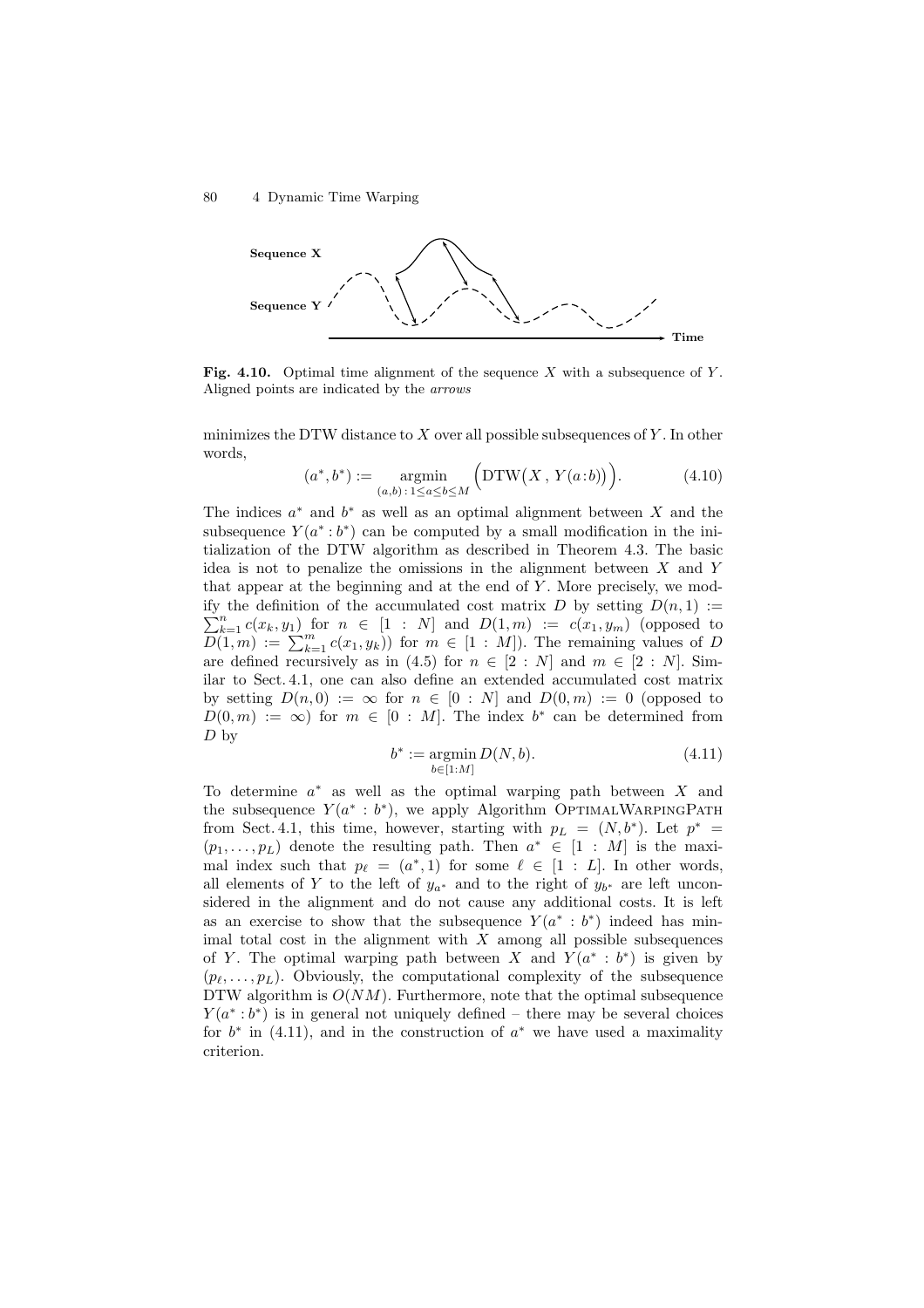We finally describe how the accumulated cost matrix  $D$  can be used to derive an entire list of subsequences of  $Y$  that are close to  $X$  with respect to the DTW distance. To this end, we define a distance function

$$
\Delta : [1 : M] \to \mathbb{R}, \qquad \Delta(b) := D(N, b), \tag{4.12}
$$

which assigns to each index  $b \in [1 : M]$  the minimal DTW distance  $\Delta(b)$  that can be achieved between X and a subsequence  $Y(a:b)$  of Y ending in  $y<sub>b</sub>$ . For each  $b \in [1 : M]$ , the DTW-minimizing  $a \in [1 : M]$  can be computed analogously to  $a^*$  as described above using Algorithm OPTIMALWARPINGPATH and starting with  $p_L = (N, b)$ . Note that if  $\Delta(b)$  is small for some  $b \in [1 : M]$ and if  $a \in [1 : M]$  denotes the corresponding DTW-minimizing index, then the subsequence  $Y(a:b)$  is close to X. This observation suggests the following algorithm to compute all (up to some specified overlap) subsequences of Y similar to X:

| <b>Algorithm:</b> COMPUTESIMILARSUBSEQUENCES            |                                                                               |
|---------------------------------------------------------|-------------------------------------------------------------------------------|
| Input:                                                  | $X = (x_1, \ldots, x_N)$ query sequence                                       |
|                                                         | $Y = (y_1, \ldots, y_M)$ database sequence                                    |
|                                                         | cost threshold<br>$\tau \in \mathbb{R}$                                       |
| Output:                                                 | Ranked list of all (essential distinct) subsequences of Y                     |
|                                                         | that have a DTW distance to X below the threshold $\tau$ .                    |
|                                                         |                                                                               |
| (0)<br>Initialize the ranked list to be the empty list. |                                                                               |
| (1)                                                     | Compute the accumulated cost matrix $D$ w.r.t. $X$ and $Y$ ,                  |
| (2)                                                     | Determine the distance function $\Delta$ as in (4.12).                        |
| (3)                                                     | Determine the minimum $b^* \in [1:M]$ of $\Delta$ .                           |
| (4)                                                     | If $\Delta(b^*) > \tau$ then terminate the procedure.                         |
| (5)                                                     | Compute the corresponding DTW-minimizing index $a^* \in [1:M]$ .              |
| (6)                                                     | Extend the ranked list by the subsequence $Y(a^*:b^*)$ .                      |
| (7)                                                     | Set $\Delta(b) := \infty$ for all b within a suitable neighborhood of $b^*$ . |
| (8)                                                     | Continue with Step $(3)$ .                                                    |

Note that Step (7) is introduced to exclude an entire neighborhood of b<sup>∗</sup> from further consideration, thus avoiding that the ranked output list contains many subsequences that only differ by a slight shift. (For example, if  $Y(a : b)$  is in the list, one can prevent that  $Y(a : b + 1)$  is in the list as well.) Depending on the application, one may choose a fixed size of the neighborhood around  $b^*$  or one may adaptively adjust the size according to the local property of  $\Delta$  around  $b^*$ . For example, one may require that  $b^*$  is a local minimum of  $\Delta$  and then determines the neighborhood confined by the closest local maxima to the left and to the right of  $b^*$ .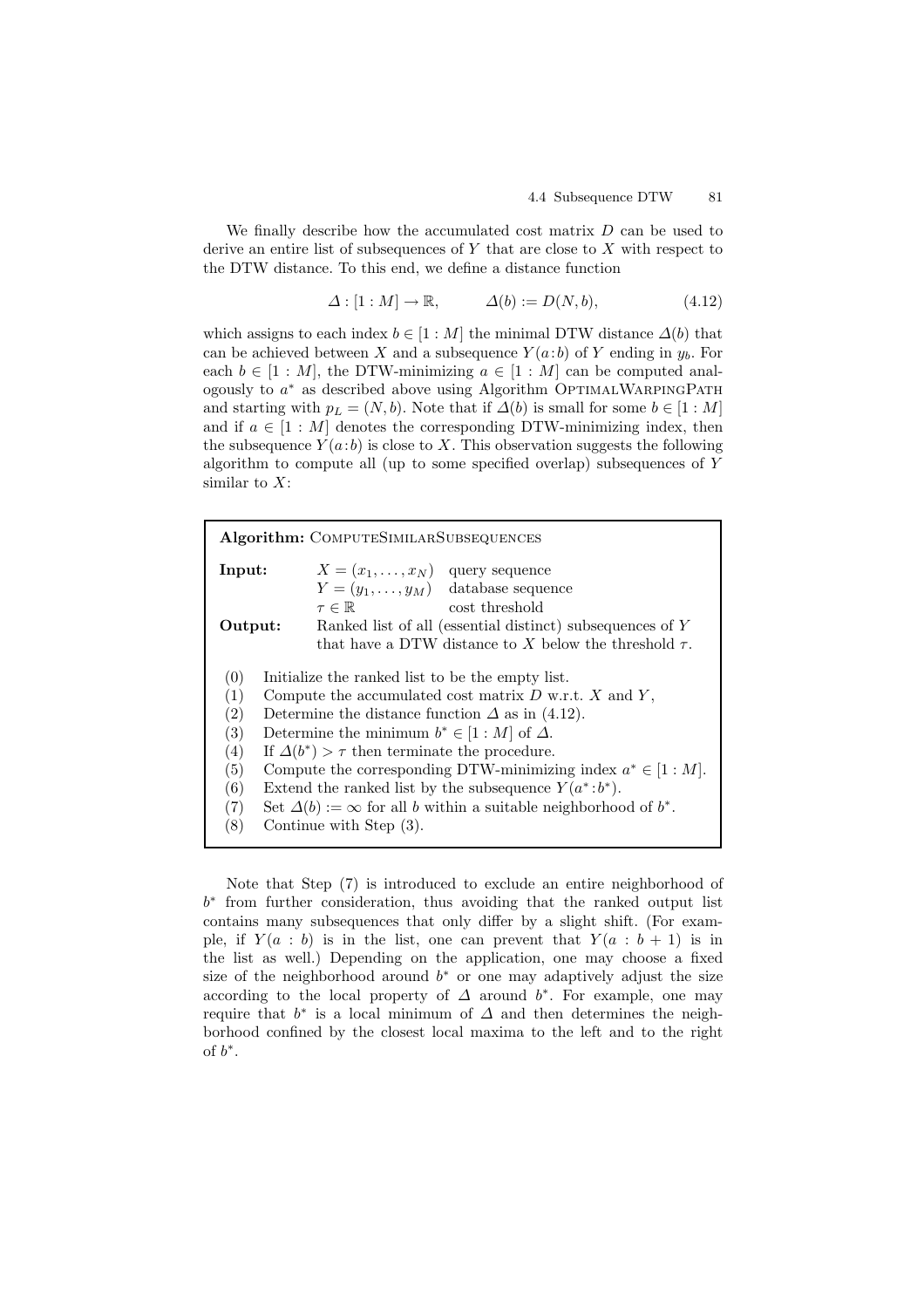We illustrate the procedure of Algorithm COMPUTESIMILARSUBSEQUENces by the example shown in Fig. 4.11a. The input consists of the query sequences X and the database sequence Y as well as the cost threshold  $\tau = 5$ . We iteratively look for all indices  $b \in [1 : M]$  that are local minima of the distance function  $\Delta$  with  $\Delta(b) \leq \tau$ , see Fig. 4.11b. In the first iteration, we obtain the local minimum  $b^* = 291$  with  $\Delta(b^*) = 2.13$ , which also constitutes the global minimum of  $\Delta$ . Based on Algorithm OptimalWarpINGPATH, one obtains  $a^* = 163$  as well as the optimal warping path that aligns X with the subsequence  $Y(a^*:b^*)$ , see Figs. 4.11c, d. We next determine the closest local maximum  $b_{\ell}^* = 265$  to the left and closest local maximum  $b_r^* = 313$  to the right of  $b^*$  and exclude the neighborhood  $[b^*_{\ell}: b^*_{r}]$  for further consideration by setting  $\Delta(b) := \infty$  for  $b \in [b_{\ell}^* : b_r^*]$ . We then proceed with the modified  $\Delta$  in the same fashion, obtaining the local minima  $b_2^* = 454$  with  $\Delta(b_2^*) = 2.66$  and  $a_2^* = 367$ . In a third iteration, one obtains  $b_3^* = 137$  with  $\Delta(b_3^*) = 3.50$  and  $a_2^* = 44$ . The three resulting "matches," i.e., subsequences of Y close to X, are shown in Fig. 4.11d.

### **4.5 Further Notes**

Originating from speech processing, dynamic time warping (DTW) has become a well-established method to account for temporal variations in the comparison of related time series. A classical and comprehensive account on DTW and related pattern recognition techniques is given by Rabiner and Juang [170] in the context of speech recognition. In their book, one also finds a detailed introduction to Hidden Markov Models (HMMs) – a statistical method that extends the concept of DTW-based pattern recognition.

In addition to speech recognition, dynamic time warping has found numerous applications in a wide range of fields including data mining, information retrieval, bioinformatics, chemical engineering, signal processing, robotics, or computer graphics, see, e. g., [100] and the references therein. Basically any data that can be transformed into a (linear) sequence of features can be analyzed with DTW, which includes data types such as text, video, audio, or general time series. In the field of music information retrieval, DTW plays in important role for synchronizing music data streams [57,94,141,142,196,202]. DTW has also been used in the field of computer animation to analyze and align motion data [22, 75, 93, 106, 143, 217, 220]. In Chaps. 5 and 10, some of these reference will be discussed in more detail.

Extensive research has been performed on how to accelerate DTW computations, in particular for one-dimensional (or low-dimensional) real-valued sequences, often referred to as time series, see [102, 184] and the references therein. The problem of indexing large time series databases has also attracted great interest in the database community, see Last et al. [117] for an overview. Keogh [100] describes an indexing method based on lower bounding techniques that makes retrieval of time-warped time series feasible even for large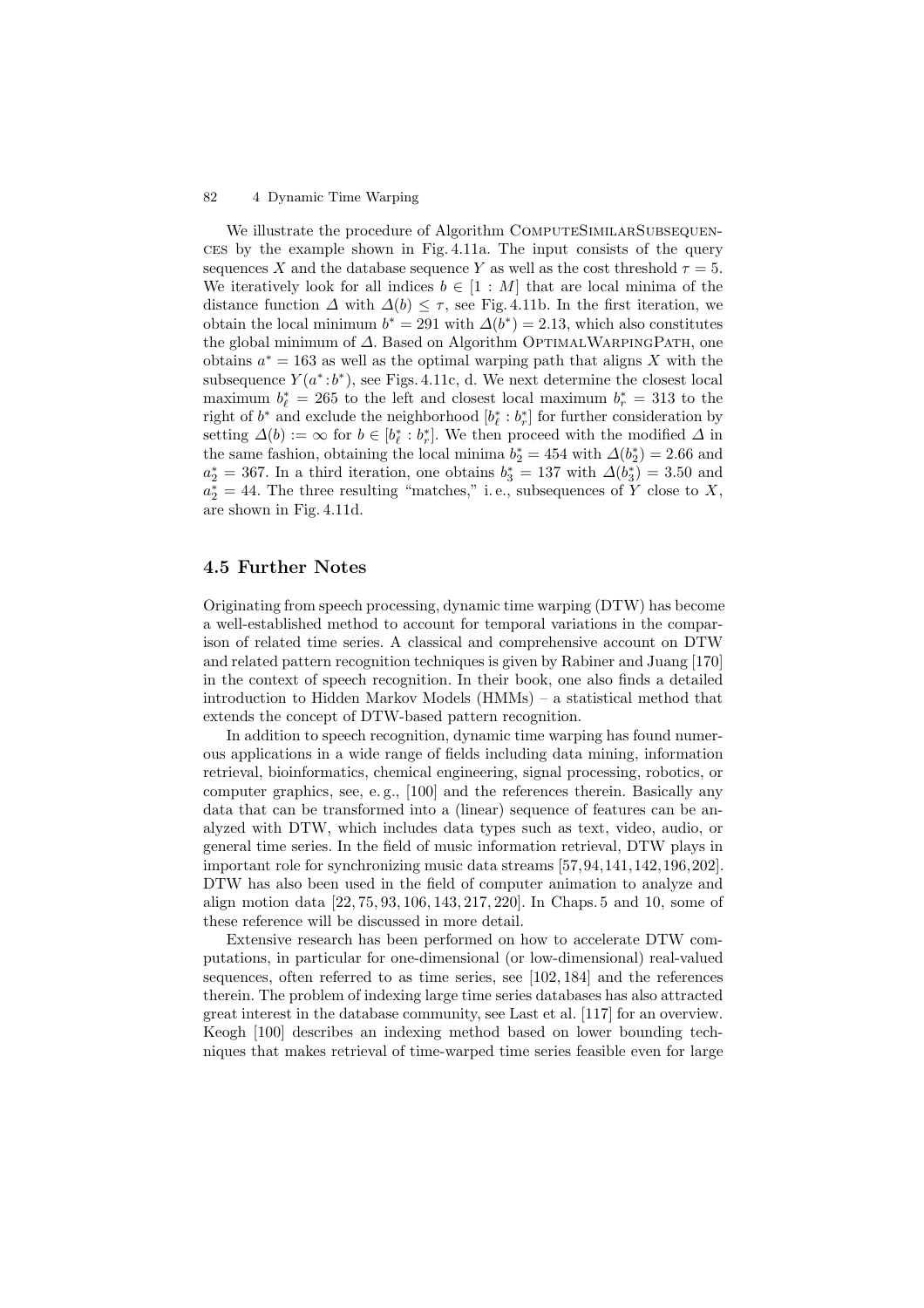

**Fig. 4.11.** (a) Cost matrix between the query sequences X (vertical axis) and the database sequence  $Y$  (horizontal axis) using the absolute value as local cost measure c. (**b**) Distance function  $\Delta$  corresponding to the top row of the matrix D. The *red vertical lines* indicate the three local minima  $b^*$ ,  $b_2^*$ , and  $b_3^*$  having a  $\Delta$ -value below the cost threshold  $\tau = 5$ . (c) Accumulated cost matrix D for subsequence DTW and the three optimal warping paths (*white lines*) corresponding to the minima of (b). (**d**) Resulting subsequences  $Y(a_3^* : b_3^*), Y(a^* : b^*),$  and  $Y(a_2^* : b_2^*)$ of Y (indicated by *grey regions*)

datasets. An early account on efficient indexing for subsequence matching of one-dimensional time series is given by Faloutsos et al. [62]. Most of these approaches follow the general strategy to first extract a coarse approximation from each time series of the database. Such approximations may be based on taking the first few coefficients of a Fourier [2] or wavelet transform [39], or the average values of adjacent analysis windows [101]. Next, based on a suitable distance measure on the approximations, one computes lower bounds for the distances between the corresponding time series. To view of efficient retrieval, the approximations can then be stored by means of multidimensional indexing methods such as an R-tree [90].

Closely related to DTW is the *edit distance*, which is sometimes also referred to as *Levenshtein distance* [120]. The edit distance is used to compute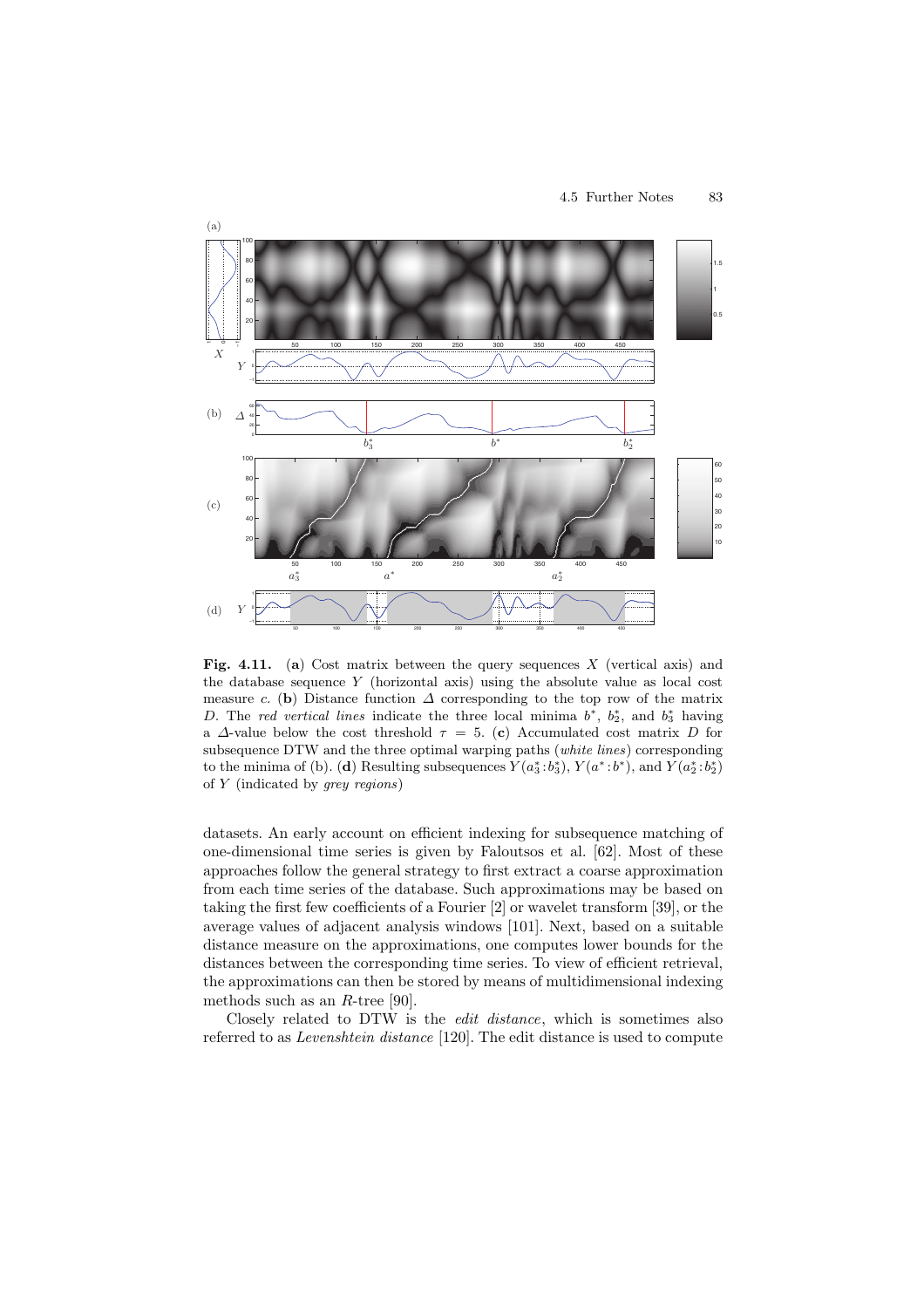a distance between strings, i. e., one-dimensional sequences consisting of discrete symbols (rather than sequences consisting of continuous features). It is defined as the minimum number of operations needed to transform one string into the other, where an operation is an insertion, a deletion, or a substitution of a single symbol. The edit distance is used in fields such as text retrieval (spell checkers, plagiarism detection) or molecular biology (to compute a distance between DNA sequences, i.e., strings over  ${A, C, G, T}$ . For a detailed account on the edit distance with its applications to bioinformatics, we refer to [18].

Vlachos et al. [209] introduced similarity measures for multidimensional time series (having values in  $\mathbb{R}^d$ ) based on the concept of longest common subsequences  $(LCS)$  – a variant of the edit distance that is more robust to noise and outliers. For low dimensions  $(d \leq 3)$ , they also describe some efficient approximation algorithms that compute these similarity measures.

The computation of DTW, edit, as well as LCS distances can be done efficiently by means of *dynamic programming*, which is a general method for reducing the running time of algorithms exhibiting the properties of overlapping subproblems and optimal substructure. For a general introduction to dynamic programming, we refer the reader to the standard text book by Cormen et al. [47].